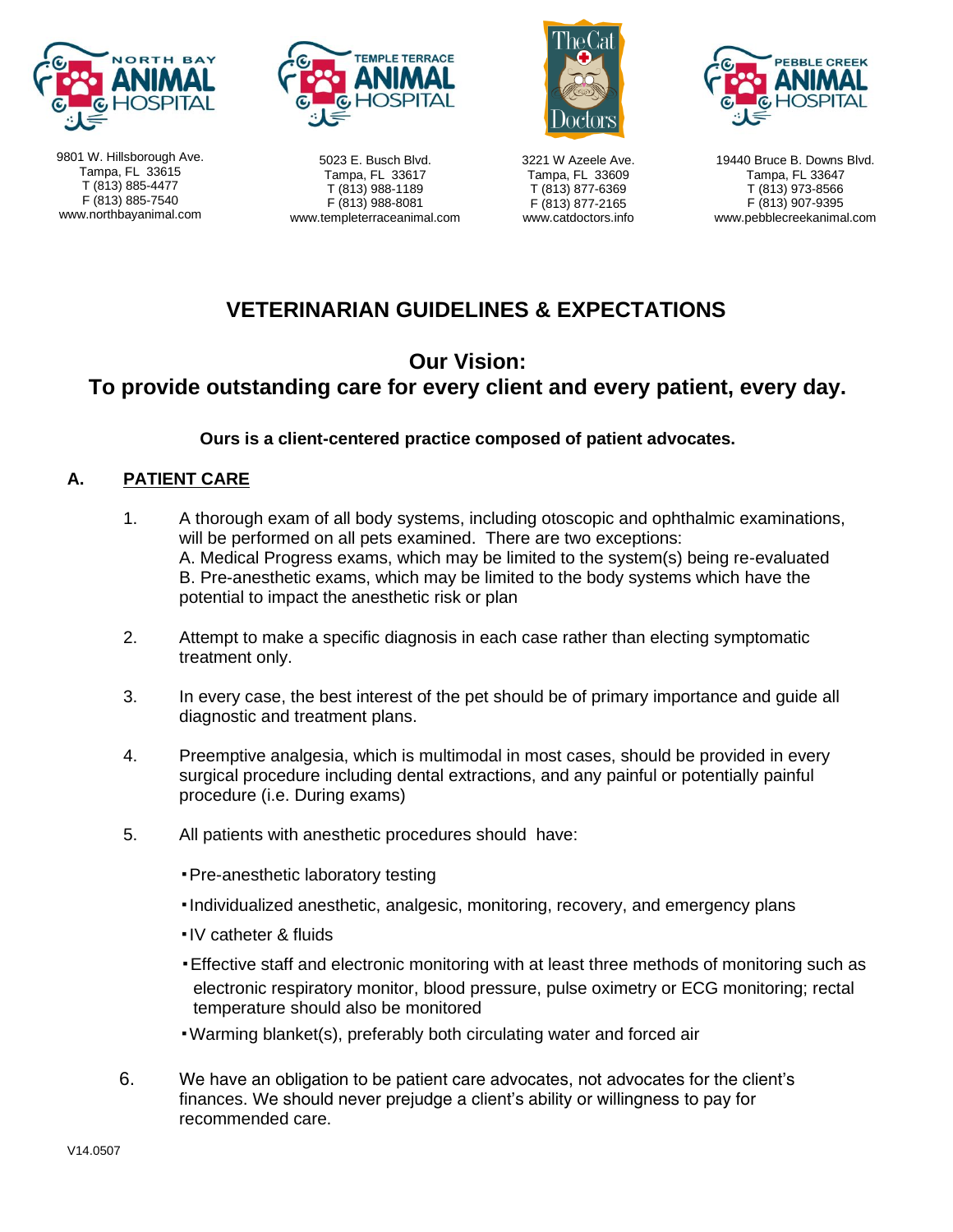- 7. A plan for the next day's care should be recorded in the medical record for every hospitalized patient. If a hospitalized patient exam by another veterinarian is part of that plan, every effort should be made to discuss the case with that veterinarian.
- 8. It is the veterinarian's responsibility to provide/assure appropriate follow-up on cases with the goal of providing optimal care and exceeding client expectations.
- 9. All veterinarians should provide veterinary care for their personal pets in compliance with our practice care recommendations, just as is expected of other practice team members and is recommended for our clients. Review our Practice Team Member Handbook for details.

### **B. CLIENT INTERACTIONS FOR OUR CLIENT CENTERED PRACTICE**

- 1. Clients will not be held accountable to consent to substandard care for their pet. Public policy mandates that veterinarians are obligated to protect the client and the patient which infers that at all times nothing less than the accepted minimal standard of care will be offered and practiced. Our obligation is to always offer the best care and to never practice below the peer accepted minimal standard of care. Lack of money on the client's part will not be a legally acceptable excuse for a lesser recommendation. Significant deviations from standard care protocols must be documented as such.
- 2. We have an obligation to our patients to offer the best diagnostic and treatment options to all clients without regard to preconceived notions about the client. Other options are discussed if the client is unwilling or unable to pursue the best options.
- 3. Advise everything the pet needs, but nothing it doesn't need. Clients must be made aware of costs of care, cost of follow up care and the time investment of care
- 4. Always be honest with clients and fellow practice team members.
- 5. Under promise and over deliver whenever possible. This is particularly important when dealing with time intervals such as how soon the client can pick up their pet or receive a call with diagnostic test results.
- 6. All client calls should be returned on the same day. Twelve hours should be the outside limit for returning a client's call. All veterinarians will be allowed time during each workday to call clients that were seen the previous day.
- 7. Our obligation is not only to provide the best care available for our patients, but also to provide outstanding client service, i.e. keep the clients happy.
- 8. We have an obligation to our clients to ensure informed consent diagnostic/ treatment plans by outlining the benefits and risks associated with each as well as the risks associated with not pursuing a given diagnostic/ treatment plan. Written consent should be obtained via client signature. Clients should also be made aware of reasonable alternatives. True informed consent means the client understands and can repeat back to you the events/procedures that are advised to take place. Always verify that consent is given by the client listed on the medical record as owner or co-owner.
- 9. Clients should be made aware of overnight care options.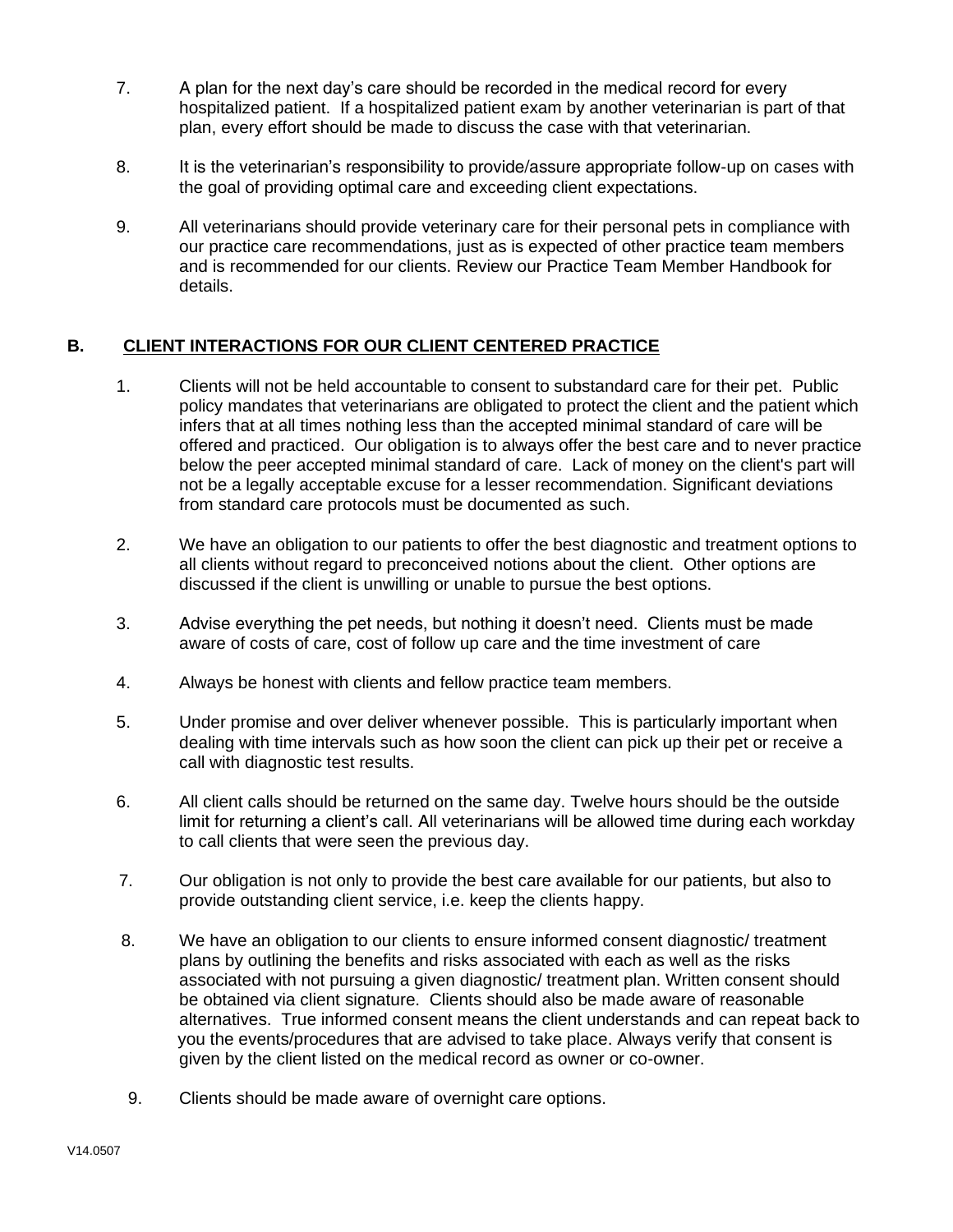- 10. Clients should always be offered a necropsy in the event of an unexpected patient death.
- 11. Clients should be called by a veterinarian within two days of every veterinarian visit (exams for patients with problems and with preventative care, procedures, surgeries, etc.). These calls should be made by the veterinarian that provided the care, but if this is not possible within the two day period, the veterinarian that provided the care should make arrangements with another veterinarian to make the calls.

The goals of these calls should be:

- Assessing patient status (progress report) if medical or surgical problems were treated
- Ensuring that communications during the visit were understood and effective
- Providing results of diagnostics and additional care recommendations if appropriate
- Inquiring if the client has any additional questions and answering as needed
- Assuring that a follow-up visit was schedule and if not attempting to schedule the appointment
	- (includes dentistry and next preventative care visit if appropriate)
- Verifying that reminders/recalls are correct and modifying as needed
- 12. Veterinarians scheduled time for Client Communications should field all calls from clients and perspective clients with questions instead of providing information for another practice team member to relay to the pet owner.
- 13. Clients will be called by a veterinarian with significantly abnormal diagnostic test results within 12 hours of our receiving those results.
- 14. Client requests to speak to a veterinarian should always be honored.
- 15. Veterinarians should review Animal Health Plan exam reports and/or Home Care Instructions with clients either in person or on the phone.
- 16. A veterinarian should speak to every client that drops off (early admission) their pet for care provided by a veterinarian. This may be done by phone or in person depending on client preference.
- 17. In cases of emergency, a veterinarian can act on the behalf of the client for the patient.
- 18. Handouts, links to websites, links to videos should be used to aid in client education and understanding. These can be reviewed in person, over the phone, texted, email or mailed.

#### **C. PROCEDURAL MATTERS**

- 1. Veterinarian should ensure that every service and inventory item is entered into Cornerstone and "sign off" on the patient visit list using their group code that provides dental grading and their name.
- 2. The burden of proof of the events that occur to a patient in our care is on us. Only what has been documented in the medical record is proof of what happened. Record keeping is important – if in doubt, record it in the medical record. This includes every diagnostic and treatment procedure and client communication whether in person or by phone. However, don't enter derogatory comments about people or pets and information about client finances that is not strictly factual in the medical record.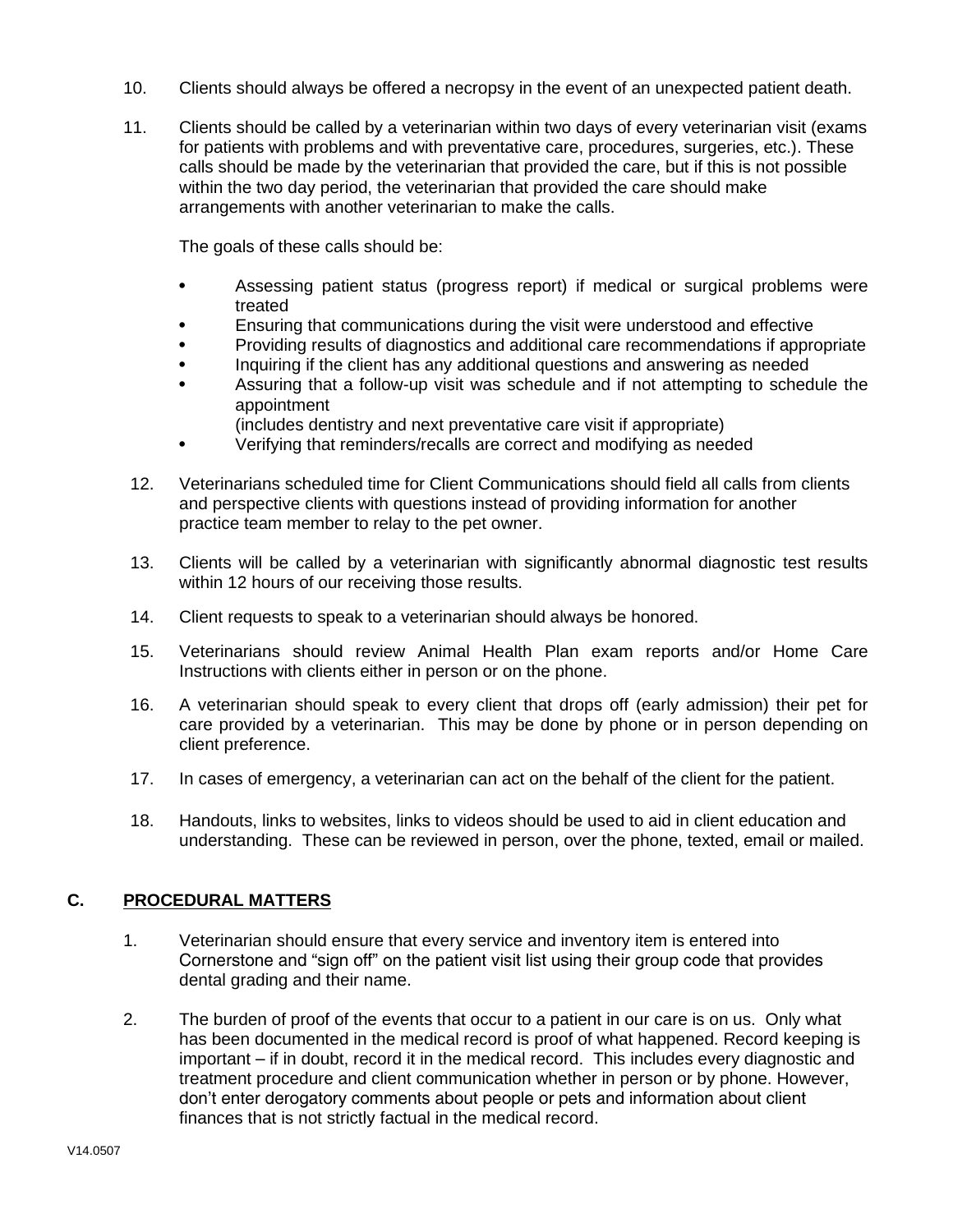- 3. Every prescription should be applied to the invoice.
- 4. Veterinarians should arrive at a time before the first appointment time of the day with sufficient time to evaluate hospitalized patients and be present for morning rounds/huddles. In general, this means arriving 10-30 minutes before the first appointment. Except in the case of a true emergency, the first morning outpatient appointment should never be kept waiting.
- 5. Since we represent to our clients that we are available for emergency care during office hours, veterinarians should remain in the hospital until the end of their scheduled shift. For the same reason, a veterinarian should be on the premises during all schedule hours including during lunch breaks.
- 6. It is the veterinarian's responsibility to ensure that all patients in their care have a reminder, recheck, and/or recall scheduled at the time their visit is completed.
- 7. Client compliance with our patient care recommendations is our responsibility and is tracked regularly for progress. Veterinarians should communicate health care recommendations with confidence and conviction and they should be recorded in the medical record. Follow through is the biggest barrier to high levels of client compliance with patient care recommendations, so it is imperative that veterinarians work with other practice team members to schedule appointments for any recommended services.
- 8. Handwritten notes to clients are strongly encouraged on new client and referral letters. Incorporate recheck times in the new client notes if applicable.
- 9. Refer financial matters to the hospital manager, Cassy, the client care coordinator, the patient care coordinator, Dr. Welborn, Dr. Lassett, or if necessary refer to written hospital policy. Any A/R must be pre-approved by the veterinarian and one of these individuals. See our payment policy.
- 10. Along with many within our profession, we define a current veterinarian-client-patient relationship as an examination within six months. Accordingly, all patients should have an examination by one of our veterinarians within six months in order to refill prescription medications. The exceptions are heartworm preventatives, which require an examination and a negative heartworm test (dogs) within one year.
- 11. With the exception of heartworm preventatives, all prescription medication refills should be authorized by a veterinarian in writing within the medical record.
- 12. The authorizing veterinarian should verify that each prescription medication and label is correct by inspecting the drug and label and then entering their Rx code in the Patient Visit List. This is not required for heartworm preventatives or topical parasite control products.
- 13. Veterinarians should ensure that appropriate diagnostic codes are entered into the electronic medical record.
- 14. We are always striving to continuous quality improvement in patient care and client service. Please bring any suggestions to the attention of Dr. Welborn or Dr. Lassett.